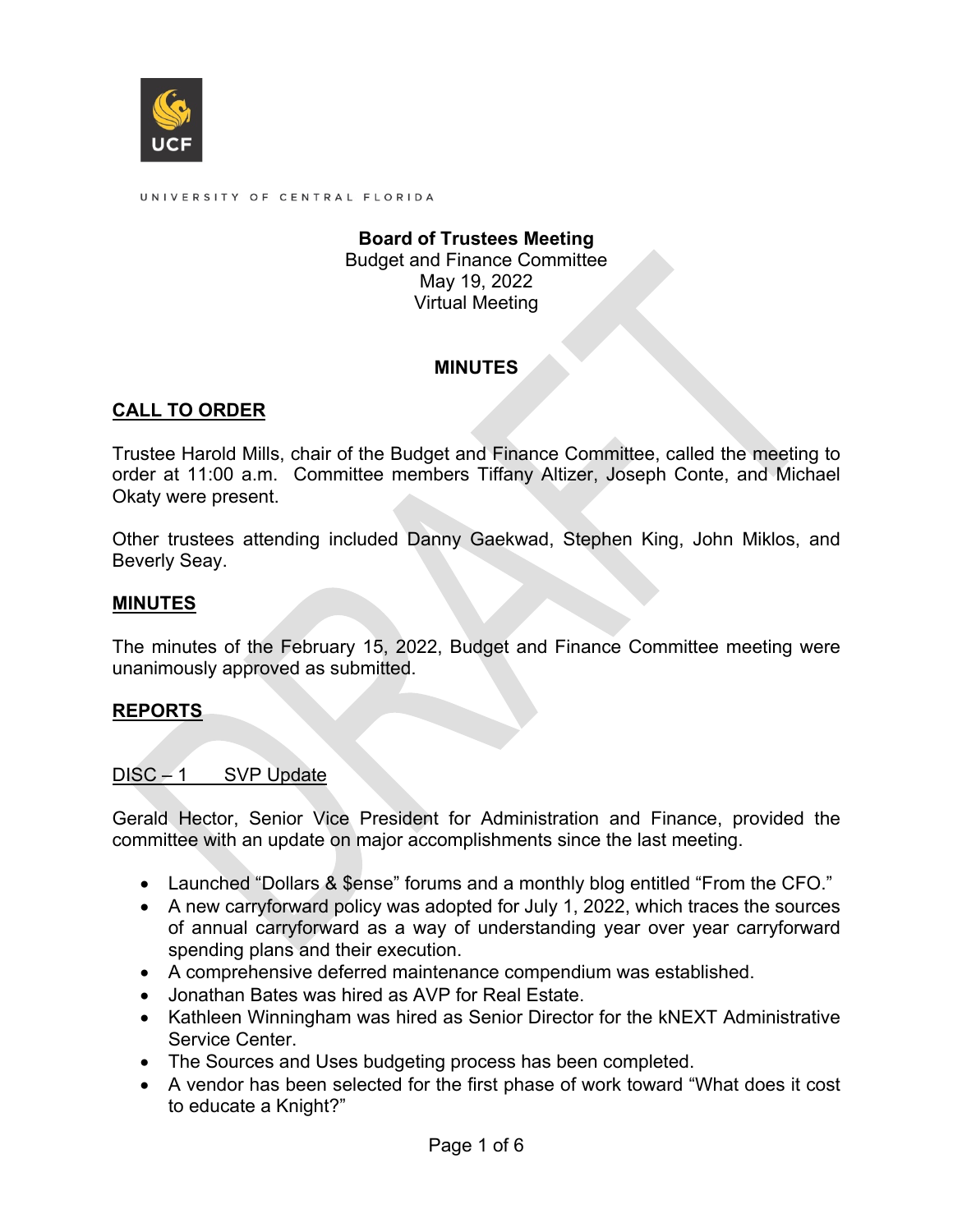- Sources of opportunity costs within the budget have been identified. Further discussions with deans, vice presidents, and the campus are needed. Future budgets will continue to be data driven.
- Conversations to address the student to faculty ratio have begun. Further discussions will be a part of how implement the new strategic plan.
- Searches have been launched to hire the Senior Assistant Vice President for Budget, Planning, and Analysis as well as University Budget Analyst III.
- Facilities is working to fill two key roles: Assistant Vice President for Planning, Design and Construction and Senior Director for Utilities and Energy Services.
- A full review of the Facilities and IT charge back methodology and the proper funding for these two major areas is currently underway.
- EBS license sales project is still in the due diligence phase with the assistance of a subject matter expert.

Hector reviewed the educational and general seven-year allocation data and the educational and general expenditures data.

Hector then gave an update on KnightVision. "Go Live" is scheduled for July 1, 2022. The KnightVision team and implementation partners have high confidence that the project is on schedule and within budget. Unexpected expenses are on the horizon as more resources from our implementation partners are brought in because of key-personnel turn-over.

Hector next shared an update on HEERF (Higher Education Emergency Relief Fund.) An extension was granted through June 2023 by the Department of Education . All dollars have been allocated but not spent, but there are still challenges with supply chain and project completion matters. Approximately \$74 million will need to be spent by December 2022. If funds cannot be spent on the allocated projects by December 2022, the funding will be utilized as a part of the support for student financial aid efforts for the spring semester of 2023.

Trustees had the following comments:

• Mills noted that custom applications for KnightVision will continue through June 2023. He stated that the university should be mindful to lead with outof-box applications and only exploring the possibility of custom applications if necessary. Hector said that Cherie Herrin, Interim Associate Vice President and Deputy Chief Information Officer, oversees and monitors this and the plan is to minimize customization. There are systems on the academic side that management would like to maintain and, as such, conversations are on-going. Mills requested a list of these systems.

# DISC - 2 University Operating Budget Report – 3<sup>rd</sup> Quarter, Ended March 31, 2022

Hector provided an overview of the university's third quarter operating budget report. The university is trending well to end the fiscal year with a balanced budget. Hector praised Danta White, Assistant Vice President and University Controller, and his team as these reports are close to automation on a quarterly basis. White noted that due to questions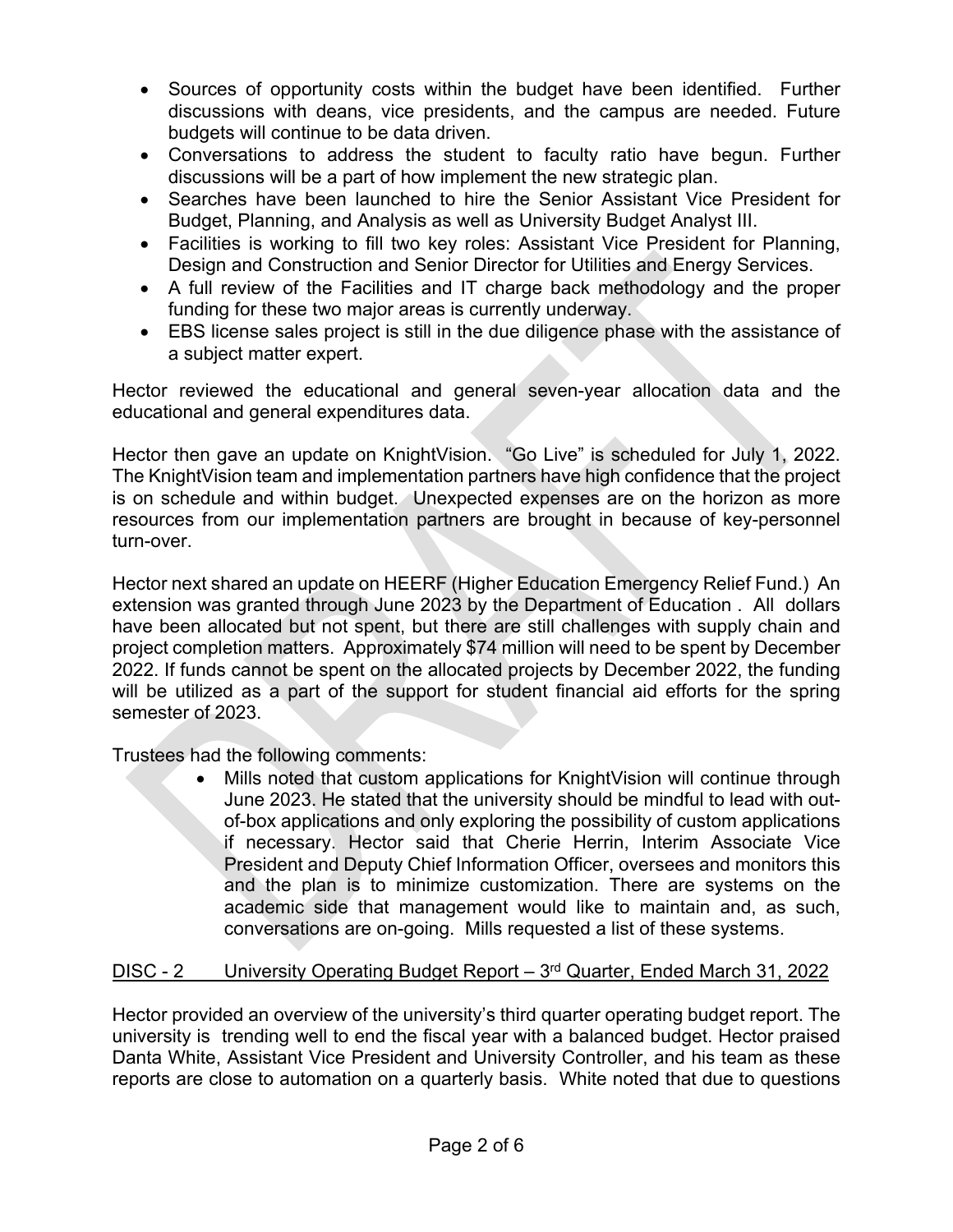surrounding carryforward at the last meeting, carryforward data has been included. He and his team are exploring ways to incorporate this information into future reports.

Trustees had the following comments:

- Mills requested a plan written by the deans, to help the board understand their current process and more importantly, what their new process will be to ensure E&G funds are spent first. He would also like to see a dashboard to monitor this.
- Conte asked what the target was for the availability of these reports after the end of a quarter. Hector stated that the goal is to have the finished product the last week of the succeeding month after quarter-end. Conte asked about the possibility of getting the reports a month after. Hector stated that he can answer this more definitively once Workday has been implemented. It is a utopian goal to some extent given where the university is in its ERP implementation, but it is a best practice for organizations to manage their finances effectively.

# **ACTION**

No conflict-of-interest disclosures were received for this meeting.

### BUDC – 1 Proposed 2022-23 University Operating Budget

Hector presented for approval the Proposed 2022-23 University Operating Budget. He stated this is a preliminary budget and shows the economics of the university for the budget model. He also noted that the Board of Governors (BOG) only requires board approval for the proposed spending authority, presented to the committee as BUDC-2. Misty Shepherd, Senior Associate Vice President for Financial Affairs, stated that the spending authority document will be sent to the BOG in June, in accordance with state regulation.

Trustees had the following comments:

• Mills requested a comparison of the proposed operating budget to fiscal year 2021- 22. Hector stated that when the final budget is presented in September the line by line comparison will be presented.

Trustee Okaty made a motion to approve the Proposed 2022-23 University Operating Budget. Trustee Altizer seconded the motion. The motion was unanimously approved.

# BUDC – 2 Proposed 2022-23 University Spending Authority

Hector presented for approval the Proposed 2022-23 University Spending Authority.

Trustees had no questions or comments.

Trustee Conte made a motion to approve the Proposed 2022-23 University Spending Authority. Trustee Altizer seconded the motion. The motion was unanimously approved.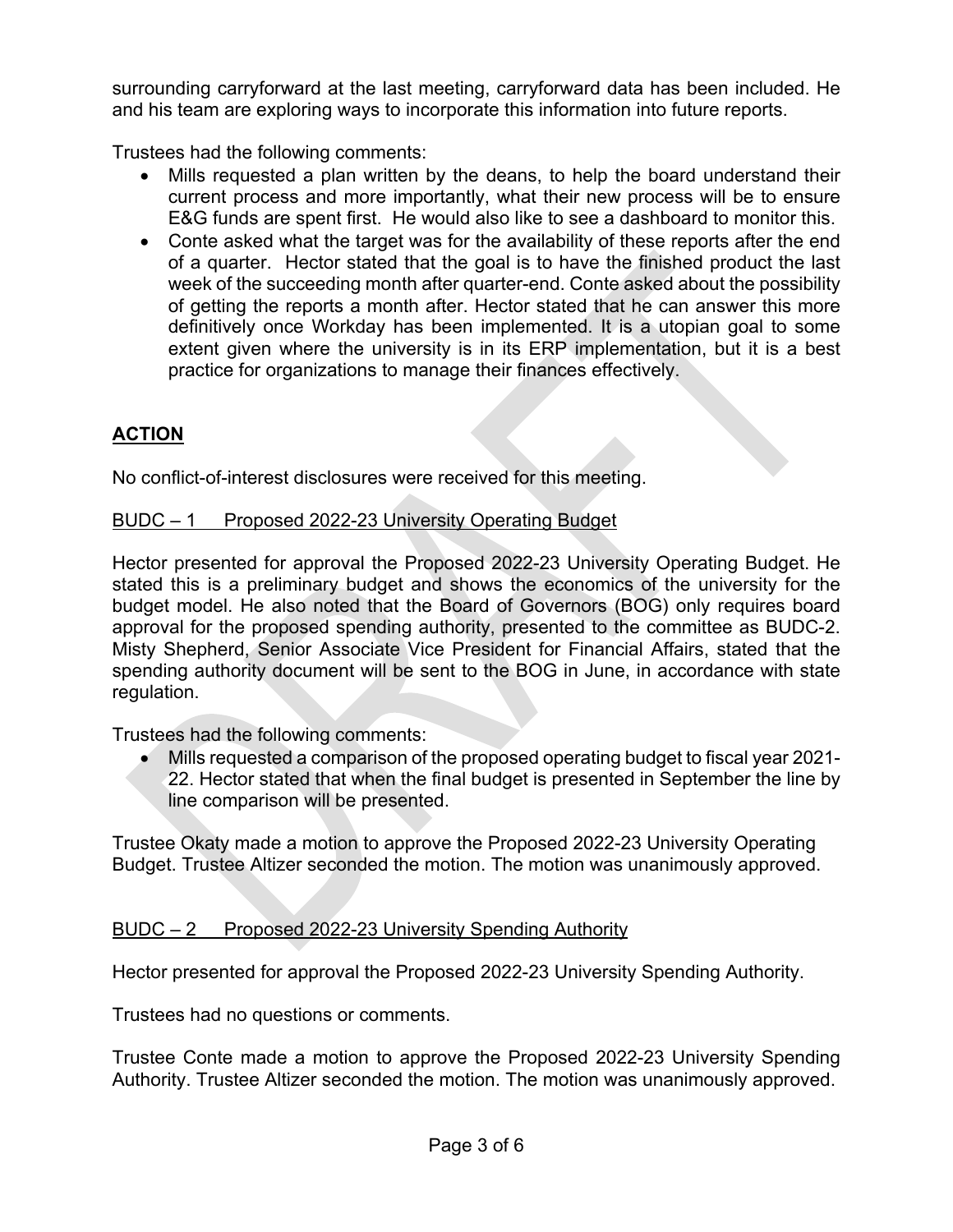BUDC – 3 Proposed 2022-23 Direct Support Organization/Related Entity Operating **Budgets** 

Hector presented for approval the Proposed 2022-23 Direct Support Organization/Related Entity Operating Budgets. The proposed budgets have been approved by the respective DSO boards.

Christina Tant, Assistant Vice President for DSO Accounting and Reporting, provided an overview of the budget reports. She noted that DSOs are budgeting at break even or at surplus, except for the Central Florida Clinical Practice Organization (CFCPO), which is budgeting at a \$1.9M deficit primarily due to one-time investments in the Lake Nona Cancer Center. Those investments will be funded by their cash reserves. All debt service requirements are expected to be met.

Terry Donovan, Executive Senior Associate Athletics Director and Chief Financial Officer for UCFAA, stated that the athletics budget is balanced and has a \$2.5M reserve.

Trustees had the following questions:

- Mills requested a report forecasting the expected increase in support operations and overhead as the athletics department moves to the Big 12 Conference. Donovan stated that he will provide this to the committee at the next meeting.
- Okaty expressed his appreciation regarding the uniform process and consistency between the DSOs operating budget reports.

Trustee Altizer made a motion to approve the Proposed 2022-23 Direct Support Organization/Related Entity Operating Budgets. Trustee Okaty seconded the motion. The motion was unanimously approved.

### BUDC – 4 Renewal of Reducing Revolving Line of Credit – Fifth Third Bank

Hector and Donovan presented the Renewal of Reducing Revolving Line of Credit – Fifth Third Bank for approval.

Trustees had no questions or comments.

Trustee Conte made a motion to approve the Renewal of Reducing Revolving Line of Credit – Fifth Third Bank. Trustee Altizer seconded the motion. The motion was unanimously approved.

BUDC – 5 UCF Stadium Corporation Release of Unrestricted Surplus for Fiscal Year Ending June 30, 2023

Hector provided an overview of the UCF Stadium Corporation Release of Unrestricted Surplus for Fiscal Year Ending June 30, 2023, and requested approval for the release of funds to UCF Athletics.

Trustees had no questions or comments.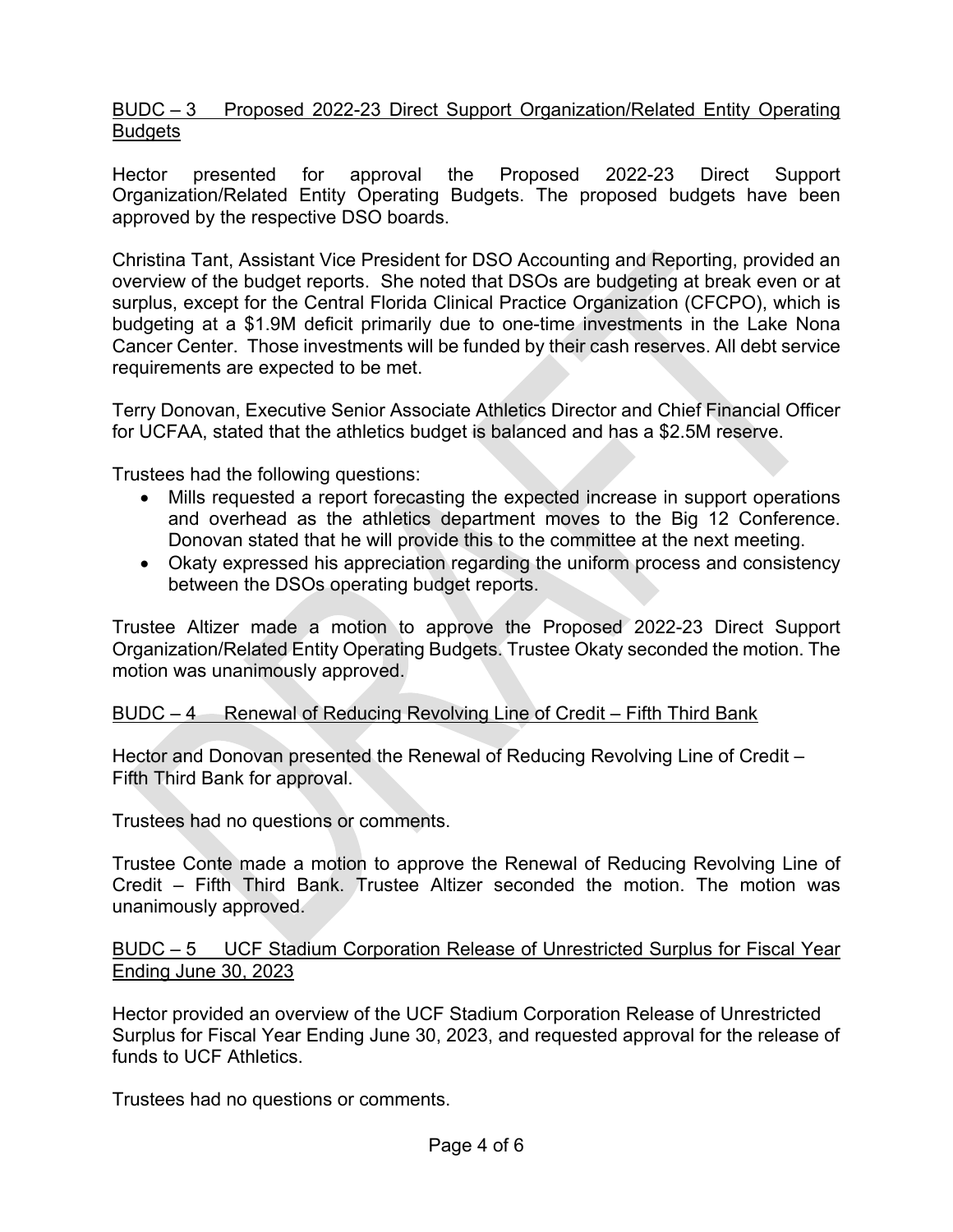Trustee Altizer made a motion to approve the UCF Stadium Corporation Release of Unrestricted Surplus for Fiscal Year Ending June 30, 2023. Trustee Okaty seconded the motion. The motion was unanimously approved.

### BUDC – 6 UCF Convocation Corporation and Spectra Management Agreement Renewal

Hector presented for approval the UCF Convocation Corporation and Spectra Management Agreement Renewal. This agreement provides a favorable fee structure, an additional scope of responsibilities for Spectra to book additional revenue generating events, capital investment from Spectra to UCF, and an enhanced revenue share model. Terry Mohajir, Vice President and Athletics Director, and Chris McFarlane, Deputy Athletics Director for External Relations and Business Development, highlighted various points of the contract.

Trustees had the following comments:

- Mills questioned a 12-year extension to the contract and if any other options have been explored. Mohajir replied that he and his team had conversations with Spectra, who agreed to a 10-year term with 2 optional years, at the same terms, if the board felt that was more appropriate. McFarlane went on to state that there are additional safeguards in the contract to mitigate the risk.
- Okaty said that he had the same observations during the UCF Convocation Corporation meeting but ultimately got comfortable with the renewal at a 12-year term.

Trustee Altizer made a motion to approve the UCF Convocation Corporation and Spectra Management Agreement Renewal. Trustee Conte seconded the motion. The motion was unanimously approved.

# BUDC – 7 UCF Convocation Series 2018A Bond Interest Rate Reduction

Hector and Bert Francis, Assistant Vice President for Debt Management and University Treasurer, presented UCF Convocation Series 2018A Bond Interest Rate Reduction for approval.

Trustees had no comments or questions.

Trustee Okaty made a motion to approve the UCF Convocation Corporation and Spectra Management Agreement Renewal. Trustee Altizer seconded the motion. The motion was unanimously approved.

### **INFORMATION**

### INFO – 1 University and Direct Support Organizations Debt Report